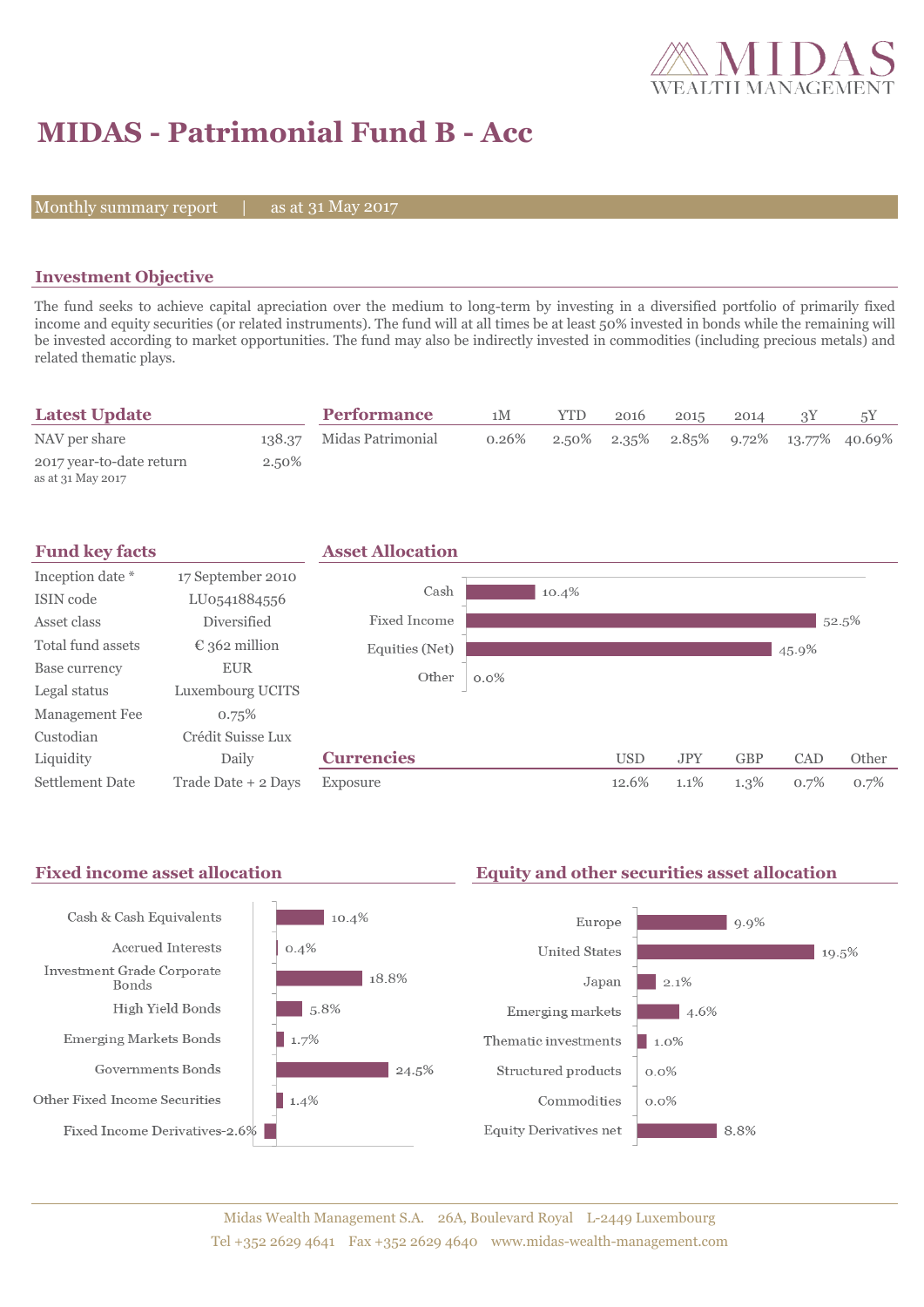

## **MIDAS - Patrimonial Fund B - Acc**

Monthly summary report | as at 31 May 2017

| Top 10 fixed income holdings           | YTM     | Rating     | Weight  | <b>Fixed income rating breakdown</b> |       |
|----------------------------------------|---------|------------|---------|--------------------------------------|-------|
| SPANISH GOV'T: SPGB 0 3/4 07/30/21     | 0.1%    | $BBB+$     | 6.3%    |                                      |       |
| DEUTSCHLAND REP : DBR o 08/15/26       | 0.2%    | AAA        | $5.4\%$ | 10.7%<br>AAA                         |       |
| BTPS: BTPS 0.05 10/15/19               | $0.1\%$ | <b>BBB</b> | $3.6\%$ | 6.1%<br>AA                           |       |
| BTPS: BTPS 0.35 11/01/21               | 0.7%    | <b>BBB</b> | $3.6\%$ | A<br>0.6%                            |       |
| FRANCE O.A.T.: FRTR 0 1/2 05/25/25     | $0.4\%$ | AA         | $3.1\%$ | <b>BBB</b>                           | 50.6% |
| PRYSMIAN SPA: PRYIM 2 1/2 04/11/22     | 1.4%    | <b>NR</b>  | $1.5\%$ | <b>BB</b><br>12.4%                   |       |
| BOLLORE SA: BOLFP 2 01/25/22           | 1.7%    | <b>NR</b>  | 1.4%    | В<br>7.5%                            |       |
| ATF NETHERLANDS : ALATPF 1 1/2 07/15/: | 1.7%    | <b>BBB</b> | $1.4\%$ |                                      |       |
| CNP ASSURANCES : CNPFP 17/8 10/20/22   | $1.0\%$ | $BBB+$     | $1.4\%$ | CCC<br>0.6%                          |       |
| EUROFINS SCIEN : ERFFP $21/401/27/22$  | 1.4%    | <b>NR</b>  | 1.3%    | <b>NR</b><br>11.5%                   |       |

| Top 10 equity holdings           | Sector                        | Weight  | <b>Equity sector breakdown</b> |                 |  |
|----------------------------------|-------------------------------|---------|--------------------------------|-----------------|--|
| <b>ALTICE NV-A</b>               | Consumer Discretionary 0.7%   |         | <b>Consumer Discretionary</b>  | 12.0%           |  |
| ALPHABET INC-CL A                | <b>Information Technology</b> | 0.7%    | Consumer Staples               | 9.7%            |  |
| <b>ING GROEP NV-CVA</b>          | Financials                    | 0.7%    | Energy                         | 9.3%            |  |
| <b>BANK OF AMERICA CORP</b>      | Financials                    | 0.7%    | Financials                     | 17.2%           |  |
| <b>CHECK POINT SOFTWARE TECH</b> | <b>Information Technology</b> | 0.6%    | Health Care                    | 13.6%           |  |
| <b>RAYTHEON COMPANY</b>          | Industrials                   | 0.6%    | Information Technology         | $17.0\%$        |  |
| <b>PROCTER &amp; GAMBLE</b>      | <b>Consumer Staples</b>       | 0.6%    | Industrials                    | 10.7%           |  |
| <b>JPMORGAN CHASE &amp; CO</b>   | Financials                    | $0.6\%$ | Materials                      | 4.7%            |  |
| <b>JOHNSON &amp; JOHNSON</b>     | Health Care                   | 0.6%    | Telecommunication              | $\Box$ 2.3%     |  |
| <b>PFIZER INC</b>                | <b>Health Care</b>            | 0.6%    | Utilities<br>Real Estate       | $1.4\%$<br>2.0% |  |

## **Top 5 funds and other holdings**

| Nordea Stable Emerging Markets Equity   | $2.7\%$ |
|-----------------------------------------|---------|
| Amundi ETF TOPIX EUR Hedged             | $2.1\%$ |
| iShares MSCI Emerging Markets           | $1.9\%$ |
| Robeco US Select Opportunities Equities | $1.5\%$ |
| <b>MM</b> Convertible Europe            | 1.4%    |